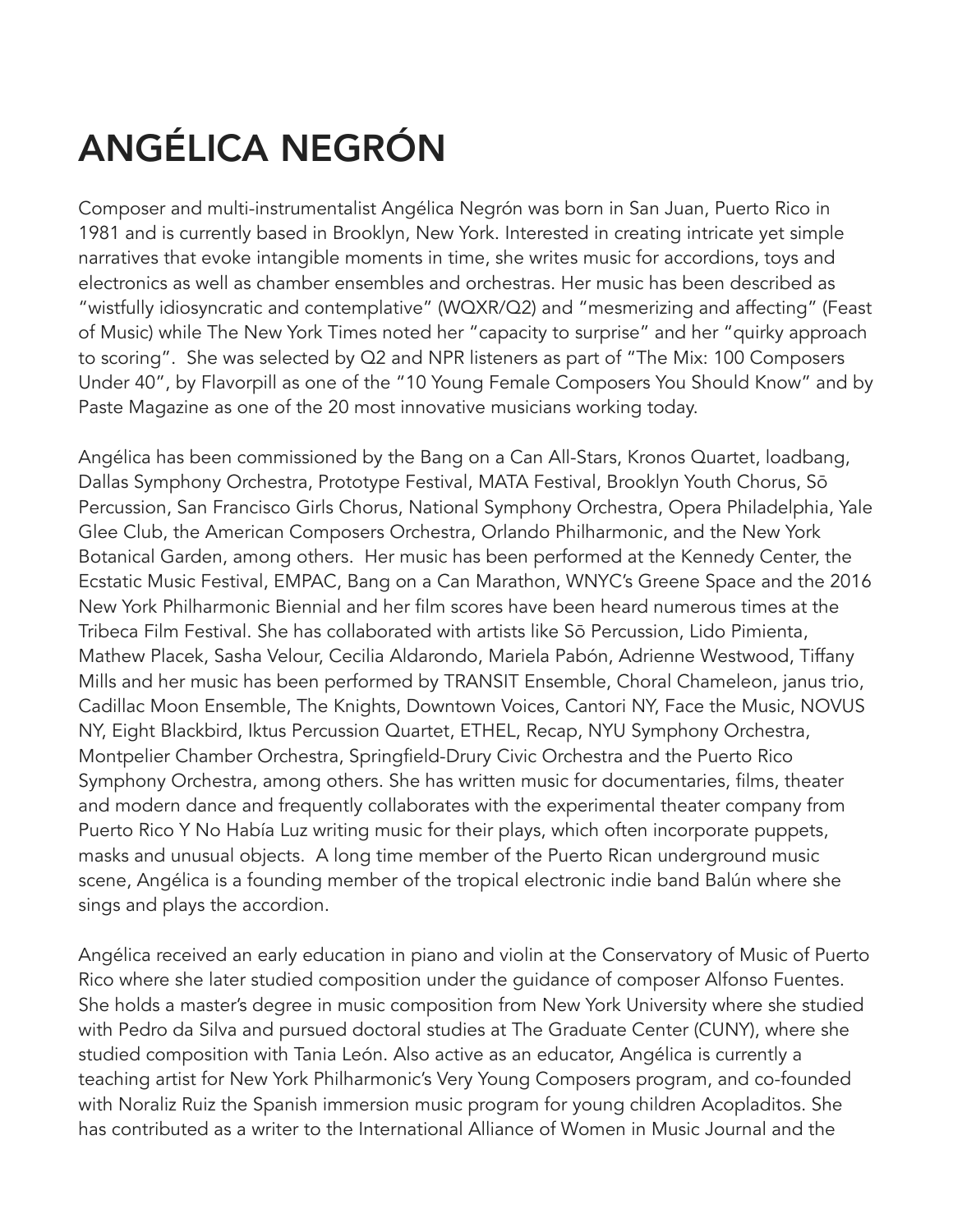British magazine The Wire and has been featured as an Ableton artist. She was a composer fellow at the Bang on a Can Summer Festival 2011 and was the 2014-2015 Van Lier Fellow at American Composers Orchestra.

Angélica was an artist in residency at National Sawdust for their 2018-2019 season focusing on a lip sync opera titled Chimera for drag queen performers and chamber ensemble exploring the ideas of fantasy and illusion as well as the intricacies and complexities of identity. As the first composer-in-residence at the New York Botanical Garden, she composed an immersive work for electronic soundscape and 100 voice chorus performed in the Thain Family Forest. Upcoming premieres include works for the Seattle Symphony, LA Philharmonic, Louisville Orchestra and NY Philharmonic Project 19 initiative and multiple performances at Big Ears Festival 2022. Negrón continues to perform and compose for film.

## 300 WORDS BIO

Puerto Rican-born composer and multi-instrumentalist Angélica Negrón writes music for accordions, robotic instruments, toys, and electronics as well as for chamber ensembles, orchestras, choir, and film. Her music has been described as "wistfully idiosyncratic and contemplative" (WQXR/Q2) while The New York Times noted her "capacity to surprise." Negrón has been commissioned by the Bang on a Can All-Stars, Kronos Quartet, loadbang, Prototype Festival, Brooklyn Youth Chorus, Sō Percussion, the Dallas Symphony Orchestra, National Symphony Orchestra, Opera Philadelphia, and the New York Botanical Garden, among others. Angélica received an early education in piano and violin at the Conservatory of Music of Puerto Rico where she later studied composition under the guidance of composer Alfonso Fuentes. She holds a master's degree in music composition from New York University where she studied with Pedro da Silva and pursued doctoral studies at The Graduate Center (CUNY), where she studied composition with Tania León. Also active as an educator, Angélica is currently a teaching artist for New York Philharmonic's Very Young Composers program. She has collaborated with artists like Sō Percussion, Lido Pimienta, Mathew Placek, Sasha Velour, Cecilia Aldarondo, Mariela Pabón, Adrienne Westwood, Tiffany Mills and has written music for films, theater and modern dance. She was recently an Artist-in-Residence at WNYC's The Greene Space working on *El Living Room*, a 4-part offbeat variety show and playful multimedia exploration of sound and story, of personal history and belonging. Upcoming premieres include works for the Seattle Symphony, LA Philharmonic, Louisville Orchestra and NY Philharmonic Project 19 initiative and multiple performances at Big Ears Festival 2022.